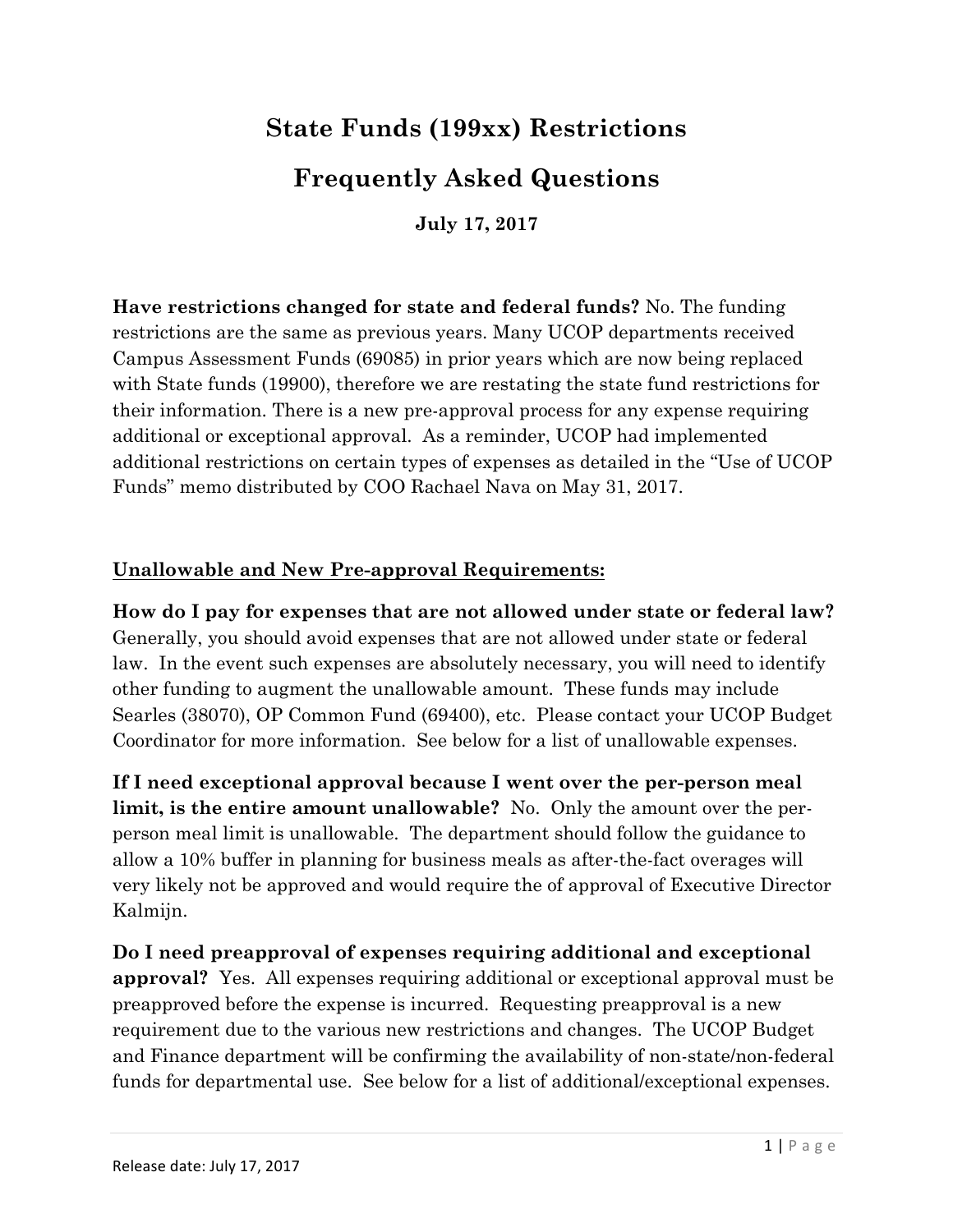**How do I submit a preapproval request?** Please submit all preapproval requests for additional or exceptional approval to exceptions@ucop.edu. In your request, please include all available documentation, approval from the department head, and business reason for the request. Do not commit University funds until you have received approval.

**When do I need to submit a preapproval request?** As soon as possible. For event related expenses, allow at least two weeks before contract signature is required. Plan to allow a 10% buffer in your budget for meal rates to avoid afterthe-fact exceptions.

**What if I submit the additional/exceptional approval request after-thefact?** An after-the-fact request will require an additional approval by COO Rachael Nava. These requests will very likely **not** be approved and may be considered a personal expense. No University funds may be used to cover personal expenses. You should take all possible steps to avoid needing an after-the-fact approval.

**Can Event Services Group (ESG) create my preapproval request?** No. The ESG will assist the department when developing the event budget, but it is the responsibility of the department to submit the preapproval for all additional/exceptional requests.

# **Unallowable expenses using state funds (19900):**

**What are unallowable expenses when using state funds (19900)?** The following state fund restrictions are categorized by commonly used UC policies:

# **UC Policy G-41: Employee Non-Cash Awards and Other Gifts**

Unallowable:

- Sympathy gift (cash contribution or non-cash gift)
- Prizes and other gifts (Raffle prizes, door prizes, and incentive gifts to complete surveys)

## **UC Policy G-42: Gifts Presented to Non-Employees on Behalf of the University**

Allowable:

• Gift awarded to a student for an academic achievement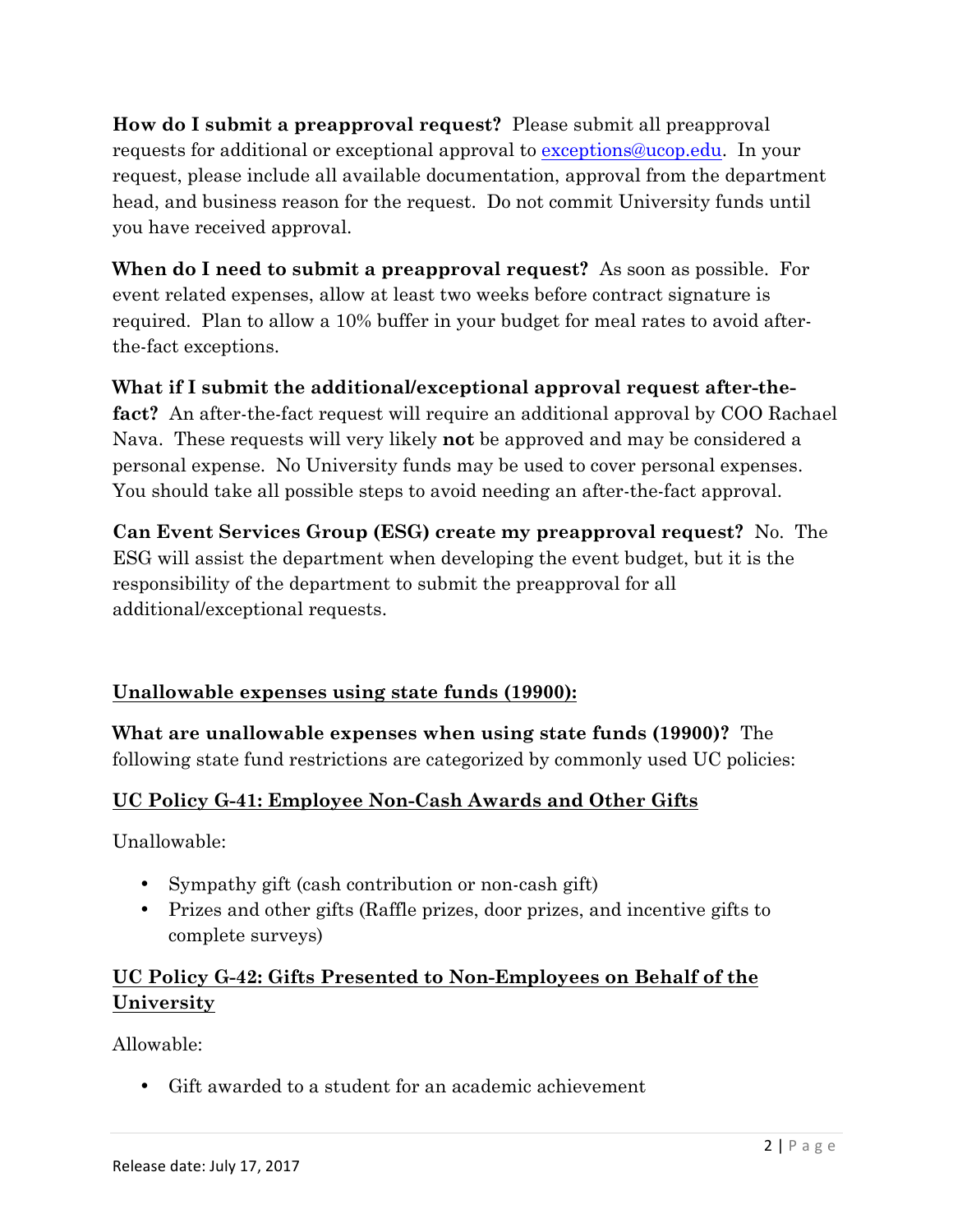Unallowable:

• All other gifts under Policy G-42

### **UC Policy BUS-79: Expenditures for Business Meetings, Entertainment, and Other Occasions**

Unallowable:

- **Additional Approval** expenses
	- o Employee morale-building events
	- o Entertainment of spouse or domestic partner, or family members
	- o Tickets to a sporting, theatrical, or musical event
	- o A cash contribution which includes the cost of a meal or registration fee made to a nonprofit organization in connection with an employee's attendance at a fundraising event
- **Exceptional Approval** expenses
	- o Expenses that exceed the per-person maximum meal rates
- Alcoholic beverages
- Tobacco

### **UC Policy G-28: Travel Regulations**

Unallowable:

- **Exceptional Approval** expenses:
	- o Hotel stay within 40 miles of residence/place of business
- Spouse or domestic partner travel expenses
- Alcoholic beverages
- AB 1887 travel restrictions (https://www.oag.ca.gov/ab1887/faqs)

#### **Other Travel Restrictions:**

- **What is AB1887?** California Assembly Bill No. 1887 prohibits state-funded and state-sponsored travel to states with discriminatory laws, as designated by the California Attorney General. The states currently identified by the California Attorney General as covered by AB1887 are: Alabama, Kansas, Kentucky, Mississippi, North Carolina, South Dakota, Tennessee, and Texas. For additional FAQs: https://www.oag.ca.gov/ab1887/faqs
- **Can I use non-state funds to travel to the states listed in AB1887?** At this time, travel to the states listed in AB1887 is permitted if *not* funded by